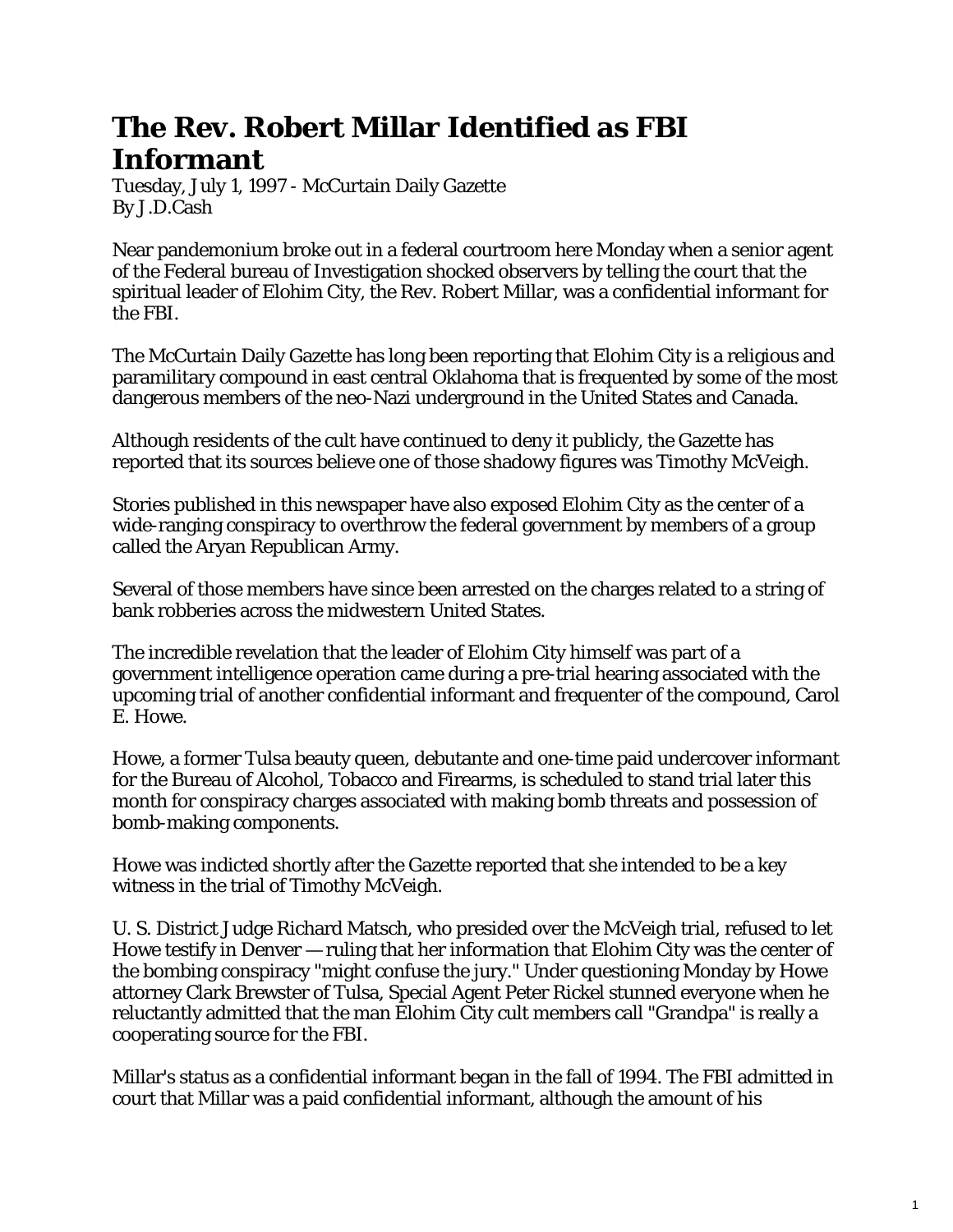paycheck was not revealed. When Rickel disclosed this startling information, a senior FBI agent present and several U. S. Attorneys bolted from the courtroom in an agitated state. Millar's encampment was heretofore considered by experts in domestic terrorism to be the "Switzerland" of the neo-Nazi movement in the United States.

Elohim City, a 1,000-acre area of rolling timberland, is the residence of some 80 followers. But more importantly, it has played host to some of this nation's most notable subversives.

Thus Millar's position as a mole for the FBI could explain why the compound has never been raided.

Despite its use as a hideout for gunrunners, drug dealers, bank robbers and suspected members of the conspiracy that bombed the Alfred P. Murrah Federal building in Oklahoma City, Elohim City has enjoyed a reputation as place fugitives can live without fear of arrest.

In the weeks before the Oklahoma City bombing, BATF agent Angela Findley had planned to raid the compound and arrest its security advisor, Andreas Carl Strassmeir. Strassmeir, an illegal alien who migrated to Elohim City from Germany, was suspected by Findley of converting semi-automatic weapons to machine guns as well as plotting with other Elohim City residents and visitors to bomb federal installations.

Carol Howe reported to Findley during the time she worked for the BATF. Howe told Findley that Strassmeir was the ringleader in the plot to bomb the Oklahoma City federal building and that Millar was preaching twice a day to his flock that the group had to act by April 19, 1995, or they would end up like the branch Davidians in Waco.

The arrest of Strassmeir was scrubbed after senior members of the BATF, the FBI and the U. S. Attorney's office met in February 1995 and discussed Findley's plan.

Sources have told the Gazette that Strassmeir was also an important source of intelligence for the U. S. Government. In January 1996, shortly after it was discovered that it was Strassmeir that Timothy McVeigh had called for in the days before the bombing, the German national fled to his native Berlin with the aid of German intelligence officers. With Millar now exposed, the loss of Elohim City as a virtual nest of spies for the U. S. Intelligence community is almost assured.

But such a loss could have consequence far beyond the obvious.

If Millar was reporting a wider conspiracy to bomb the Oklahoma City federal building, and those reports were not subsequently turned over to Timothy McVeigh's defense team, then the withholding of such critical information by the FBI could get McVeigh a new trial. Those reports, as well as Howe's will likely be sought by the defense teams for both McVeigh and Terry Nichols and may also be subpoenaed by the grand jury convened in Oklahoma City to investigate the bombing.